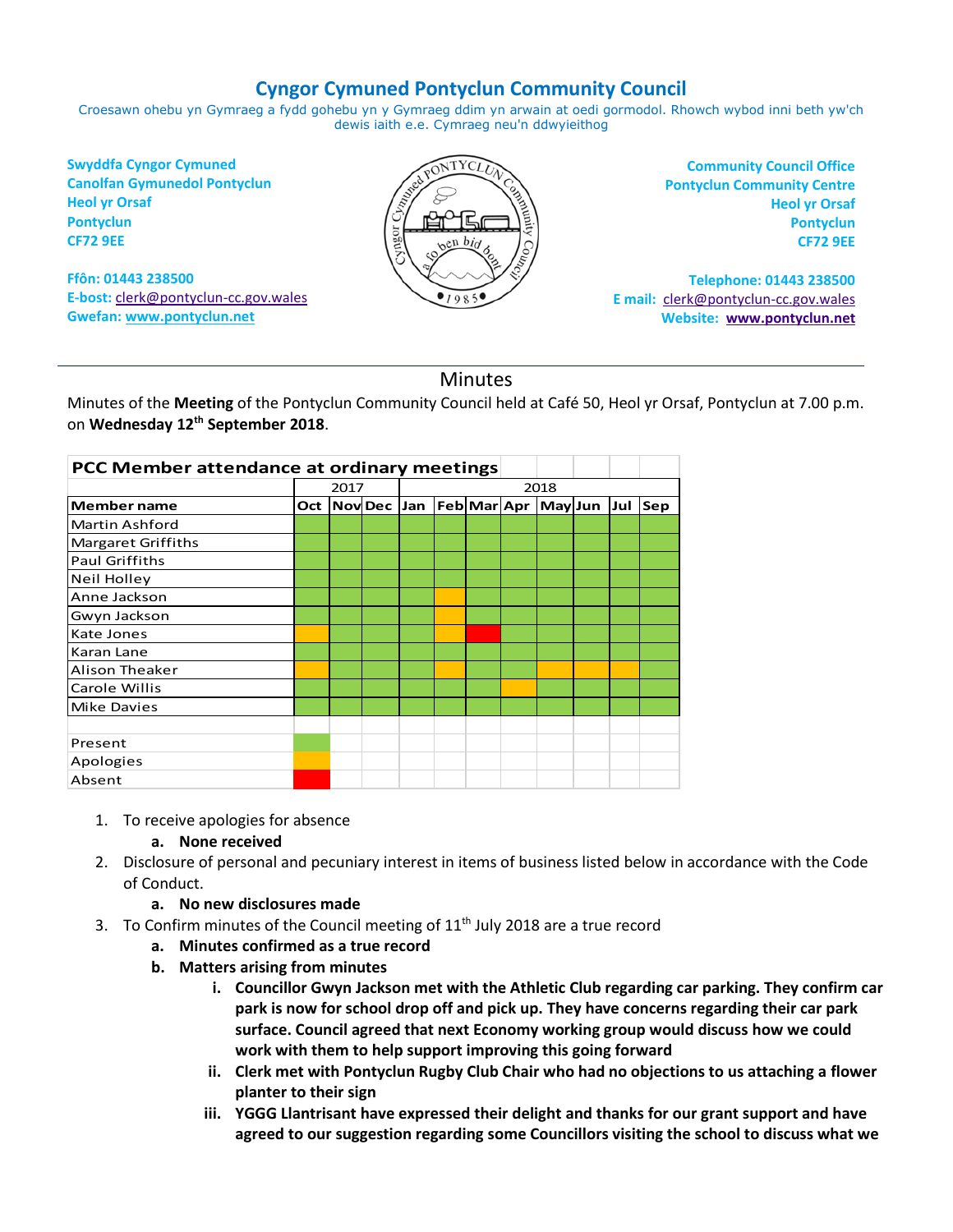**do. Councillors Gwyn and Anne Jackson will do so. Clerk will arrange this for after the school inspection which is due shortly**

- **iv. Clerk checked records to confirm that Pontyclun Community Council had not agreed any formal support for the Village Green application at the Hendy**
- **v. Chair advised that the discussion with caterers about Café 50 catering would be best arranged with Social & cultural working group whose remit includes Café 50. A meeting of the working group was scheduled for 26th September at 6.45pm at Café 50.**
- 4. To confirm Council payments & review budget spend
	- a. **Payments noted & confirmed**
	- b. **Council approved payment of Office rent**
- 5. To consider requests for Community Grants
	- **a. Grant for Cantorion Pontyclun Ladies Choir was approved at £350**
	- **b. Grant for Bridgend Samaritans was approved at £100**
- 6. Report from Social & Cultural working group
	- **a. Picnic in the Park considered a success and planning for 2019 will start in January**
	- **b. Peace at last**
		- **i. Events timetable is now confirmed with just the films at Y Pant and some performers to be finalised**
		- **ii. Tickets are now on sale for the Afternoon Tea and the Poems and pints evenings. The Art/Poetry/story competition posters have been published**
		- **iii. Members are promoting events etc as outlined in the papers supporting report**
	- **c. Christmas**
		- **i. Council agreed to use same lights supplier as last year**
		- **ii. Council deferred any decisions on extending lights/decoration to be included in budget discussion for 2019-20**
		- **iii. Council agreed that whilst local shops will be invited to have stalls it would be their responsibility to provide any wet weather cover they wanted to use.**
		- **iv. Actions by members/Officers detailed in papers supporting the report**
- 7. To consider request to divert footpath 324
	- a. **Council considered the diversion request and decided not to make any comments**
- 8. To consider responding to Welsh government consultation on Supporting & promoting the Welsh language
	- a. **The Council considered that due to the short time constraints on this consultation they did not feel that we were ready to make a reasoned response. Action – clerk to advise this to the Welsh Government committee seeking responses MM602**
- **9.** To consider requests to use Pontyclun Park
	- **a. Request for cycling was withdrawn by organisers as on reflection there was not enough space to do what they wanted**
	- **b. Council decided that they did not wish to pay for fitness sessions**
- **10.** To consider Report from the Clerk
	- **a. Contingency to cover caretaker's absence**
		- **i. Council noted forthcoming absence and contingencies put in place**
		- **ii. Any councillors able to help support work to contact Clerk and advise which days in week they could help**
		- **iii. Clerk to contact Environment Group & Community garden group to see if they could assist with any actions**
	- **b. To consider quotations for tree work at Ivor Woods**
		- **i. Council considered quotations received and agreed to engage Orange Forestry Ltd to deal with trees in Ivor Woods and the Hollies**
		- **ii. Clerk to contact the Environment Trust with quotes received for trees requiring work on the Riverside Walk and offering to work with them to see how this can be best achieved within the resources available. Action Clerk to advice group accordingly MM603**
	- **c. Agreed to join the working party to discuss Brofiscin quarry and Councillor Willis will be our representative. Action Clerk to advise Pentyrch Community Council accordingly MM604**